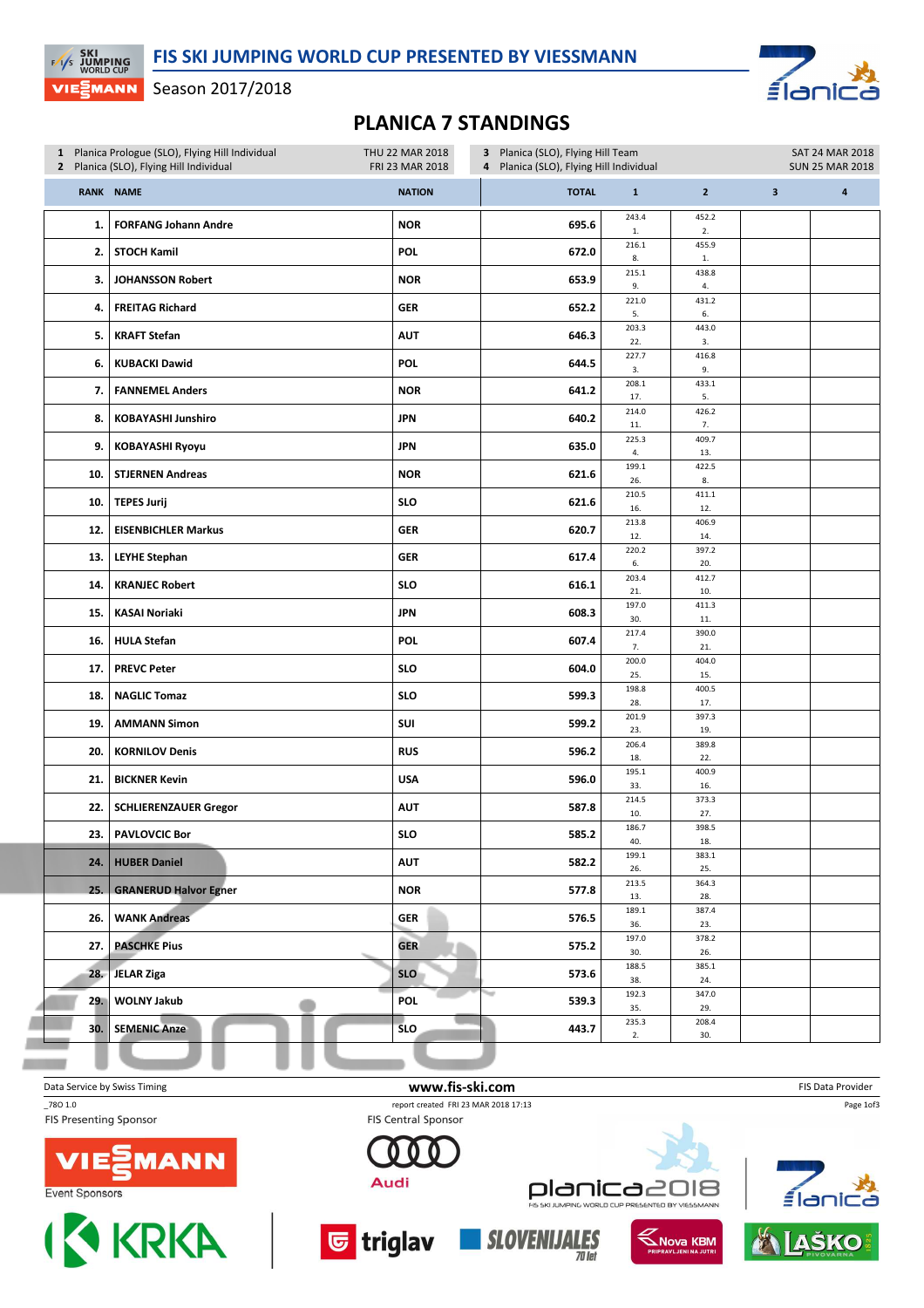≦la

## Season 2017/2018

 $F/1/s$  SKI<br>EXPLASE UNDER CUP

VIE EMANN

## PLANICA 7 STANDINGS

|     | <b>RANK NAME</b>             | <b>NATION</b>   | <b>TOTAL</b> | $\mathbf{1}$ | $\overline{2}$ | $\mathbf{3}$ | $\overline{a}$ |
|-----|------------------------------|-----------------|--------------|--------------|----------------|--------------|----------------|
| 31. | <b>KOT Maciej</b>            | POL             | 397.1        | 212.9<br>15. | 184.2<br>31.   |              |                |
| 32. | <b>KOZISEK Cestmir</b>       | <b>CZE</b>      | 380.7        | 206.2<br>19. | 174.5<br>34.   |              |                |
| 33. | <b>SATO Yukiya</b>           | JPN             | 378.7        | 201.4<br>24. | 177.3<br>33.   |              |                |
| 34. | <b>FETTNER Manuel</b>        | <b>AUT</b>      | 375.5        | 203.8<br>20. | 171.7<br>36.   |              |                |
| 35. | <b>LINDVIK Marius</b>        | <b>NOR</b>      | 372.1        | 192.8<br>34. | 179.3<br>32.   |              |                |
| 36. | <b>INSAM Alex</b>            | <b>ITA</b>      | 370.8        | 197.8<br>29. | 173.0<br>35.   |              |                |
| 37. | <b>LANISEK Anze</b>          | <b>SLO</b>      | 357.0        | 195.7<br>32. | 161.3<br>38.   |              |                |
| 38. | <b>DAMJAN Jernej</b>         | <b>SLO</b>      | 353.3        | 213.2<br>14. | 140.1<br>40.   |              |                |
| 39. | <b>TAKEUCHI Taku</b>         | <b>JPN</b>      | 348.6        | 187.1<br>39. | 161.5<br>37.   |              |                |
| 40. | <b>PREVC Cene</b>            | <b>SLO</b>      | 343.9        | 188.7<br>37. | 155.2<br>39.   |              |                |
| 41. | <b>TANDE Daniel Andre</b>    | <b>NOR</b>      | 186.0        | 186.0<br>41. |                |              |                |
| 42. | <b>DESCHWANDEN Gregor</b>    | SUI             | 184.5        | 184.5<br>42. |                |              |                |
| 43. | <b>BARTOL Tilen</b>          | <b>SLO</b>      | 184.1        | 184.1<br>43. |                |              |                |
| 43. | <b>ALAMOMMO Andreas</b>      | <b>FIN</b>      | 184.1        | 184.1<br>43. |                |              |                |
| 45. | <b>ZOGRAFSKI Vladimir</b>    | <b>BUL</b>      | 183.1        | 183.1<br>45. |                |              |                |
| 46. | <b>ASCHENWALD Philipp</b>    | <b>AUT</b>      | 182.4        | 182.4<br>46. |                |              |                |
| 47. | <b>ZYLA Piotr</b>            | <b>POL</b>      | 181.2        | 181.2<br>47. |                |              |                |
| 48. | <b>DEZMAN Nejc</b>           | <b>SLO</b>      | 177.3        | 177.3<br>48. |                |              |                |
| 49. | <b>AIGNER Clemens</b>        | AUT             | 174.1        | 174.1<br>49. |                |              |                |
| 50. | <b>AALTO Antti</b>           | FIN             | 173.5        | 173.5<br>50. |                |              |                |
| 51. | <b>BOYD-CLOWES Mackenzie</b> | CAN             | 173.4        | 173.4<br>51. |                |              |                |
| 52. | <b>SCHULER Andreas</b>       | SUI             | 173.3        | 173.3<br>52. |                |              |                |
| 53. | <b>PREVC Domen</b>           | <b>SLO</b>      | 173.1        | 173.1<br>53. |                |              |                |
| 54. | <b>NAZAROV Mikhail</b>       | <b>RUS</b>      | 172.5        | 172.5<br>54. |                |              |                |
| 55. | <b>GLASDER Michael</b>       | <b>USA</b>      | 166.8        | 166.8<br>55. |                |              |                |
| 56. | <b>WELLINGER Andreas</b>     | <b>GER</b>      | 165.9        | 165.9<br>56. |                |              |                |
| 57. | <b>GEIGER Karl</b>           | <b>GER</b>      | 165.7        | 165.7<br>57. |                |              |                |
| 58. | <b>COLLOREDO Sebastian</b>   | <b>ITA</b><br>٠ | 154.9        | 154.9<br>58. |                |              |                |
| 59. | <b>LARSON Casey</b>          | <b>USA</b>      | 150.7        | 150.7<br>59. |                |              |                |
| 60. | <b>KLIMOV Evgeniy</b>        | <b>RUS</b>      | 149.4<br>w   | 149.4<br>60. |                |              |                |
| 61. | <b>EGLOFF Luca</b>           | sul             | 147.2        | 147.2<br>61. |                |              |                |
| 62. | <b>CECON Federico</b>        | <b>ITA</b>      | 143.0        | 143.0<br>62. |                |              |                |
|     |                              |                 |              |              |                |              |                |

**FIS Presenting Sponsor** 



\_78O 1.0 report created FRI 23 MAR 2018 17:13 **FIS Central Sponsor** 



<mark>ড</mark> triglav





Page 2of3

Event Sponsors



1ANN